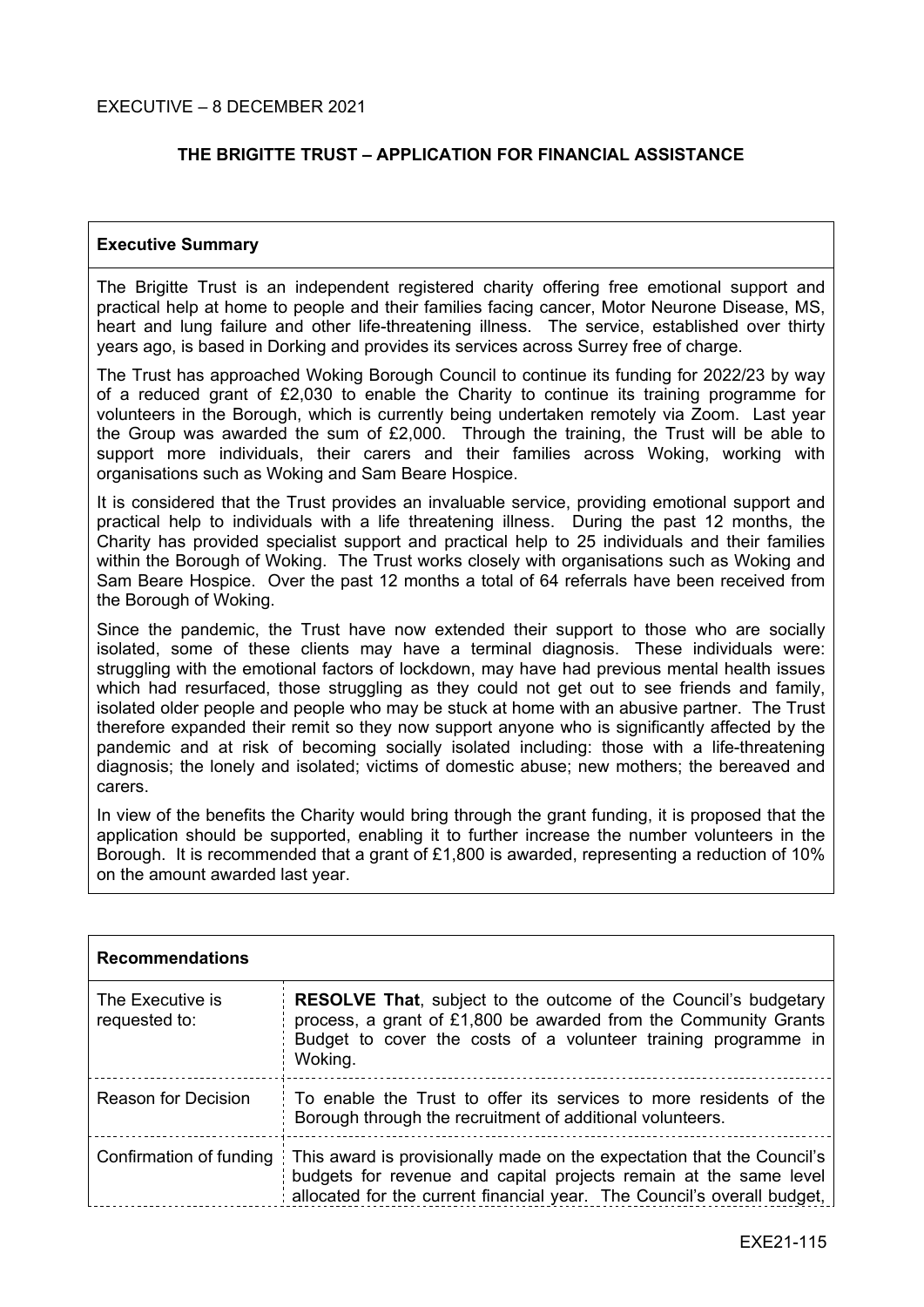|                        | including the sums allocated for community grants, will be determined<br>by Council at its meeting on 10 February 2022. In the event the grant<br>budgets are set at the anticipated levels, confirmation of the Council's<br>support will be sent to successful applicants. Groups should not plan<br>for the 2022/23 funding until this confirmation has been received.                                                                                                                                                                                                                                                                                    |
|------------------------|--------------------------------------------------------------------------------------------------------------------------------------------------------------------------------------------------------------------------------------------------------------------------------------------------------------------------------------------------------------------------------------------------------------------------------------------------------------------------------------------------------------------------------------------------------------------------------------------------------------------------------------------------------------|
| Conditions             | <b>Accounts.</b> The Organisation must submit audited accounts for the<br>year in which the grant is awarded, including an income and<br>expenditure account and balance sheet. Please note that accounts<br>for other years may also be required.                                                                                                                                                                                                                                                                                                                                                                                                           |
|                        | <b>Monitoring Information.</b> The Organisation must submit quarterly<br>monitoring information as a measure of its achievements. Failure to<br>provide details will jeopardise the award. E-mail requests will be sent<br>to the applicant on a quarterly basis.                                                                                                                                                                                                                                                                                                                                                                                            |
|                        | <b>Publicity.</b> Where possible, the Organisation is required to publicise<br>the support received from Woking Borough Council, including on all<br>literature and leaflets produced.                                                                                                                                                                                                                                                                                                                                                                                                                                                                       |
|                        | <b>Payments.</b> Unless exceptional circumstances exist all invoices must<br>be received quarterly with details of the costs incurred and monitoring<br>information for the previous quarter.                                                                                                                                                                                                                                                                                                                                                                                                                                                                |
|                        | Payment Period. Final quarter claims must be made by the second<br>week in March. Unclaimed awards will not be available at a later date<br>unless exceptional circumstances can be demonstrated to the Council<br>before the end of the award year.                                                                                                                                                                                                                                                                                                                                                                                                         |
|                        | Joint Working. WBC expects the Organisation to engage positively<br>on health and wellbeing multi-agency joint work affecting Woking.<br>Groups which refuse may place their Council support at risk, e.g.<br>grant, concessionary rent and other assistance.                                                                                                                                                                                                                                                                                                                                                                                                |
|                        | Homelessness Reduction Act 2017. With the introduction of new<br>legislation from April 2018, the Council will expect the support of<br>partner agencies in identifying people at risk of homelessness as early<br>as possible to maximise the opportunities to prevent such. Partner<br>agencies / organisations will be expected to be engaged in joint<br>working arrangements to assist in finding suitable housing and<br>support solutions, and where appropriate to undertake and respond to<br>the new 'duty to refer'. Groups which do not support this new<br>legislation and way of working positively, may put their Council<br>support at risk. |
| Performance Indicators | <b>Users.</b> The Organisation to provide a breakdown of the users in the<br>past quarter.                                                                                                                                                                                                                                                                                                                                                                                                                                                                                                                                                                   |
|                        | <b>Activities.</b> The Organisation to provide details of activities and<br>events held during the last quarter.                                                                                                                                                                                                                                                                                                                                                                                                                                                                                                                                             |
|                        | The Organisation to provide a quarterly update on its<br>Training.<br>training programme, including the number of Woking residents trained<br>as volunteers.                                                                                                                                                                                                                                                                                                                                                                                                                                                                                                 |
|                        | <b>Publicity.</b> The Organisation to advise how the Council's support has<br>been publicised over the last quarter.                                                                                                                                                                                                                                                                                                                                                                                                                                                                                                                                         |
|                        | <b>Statement of Use.</b> The Organisation to provide a statement stating<br>the use to which the grant money has been put.                                                                                                                                                                                                                                                                                                                                                                                                                                                                                                                                   |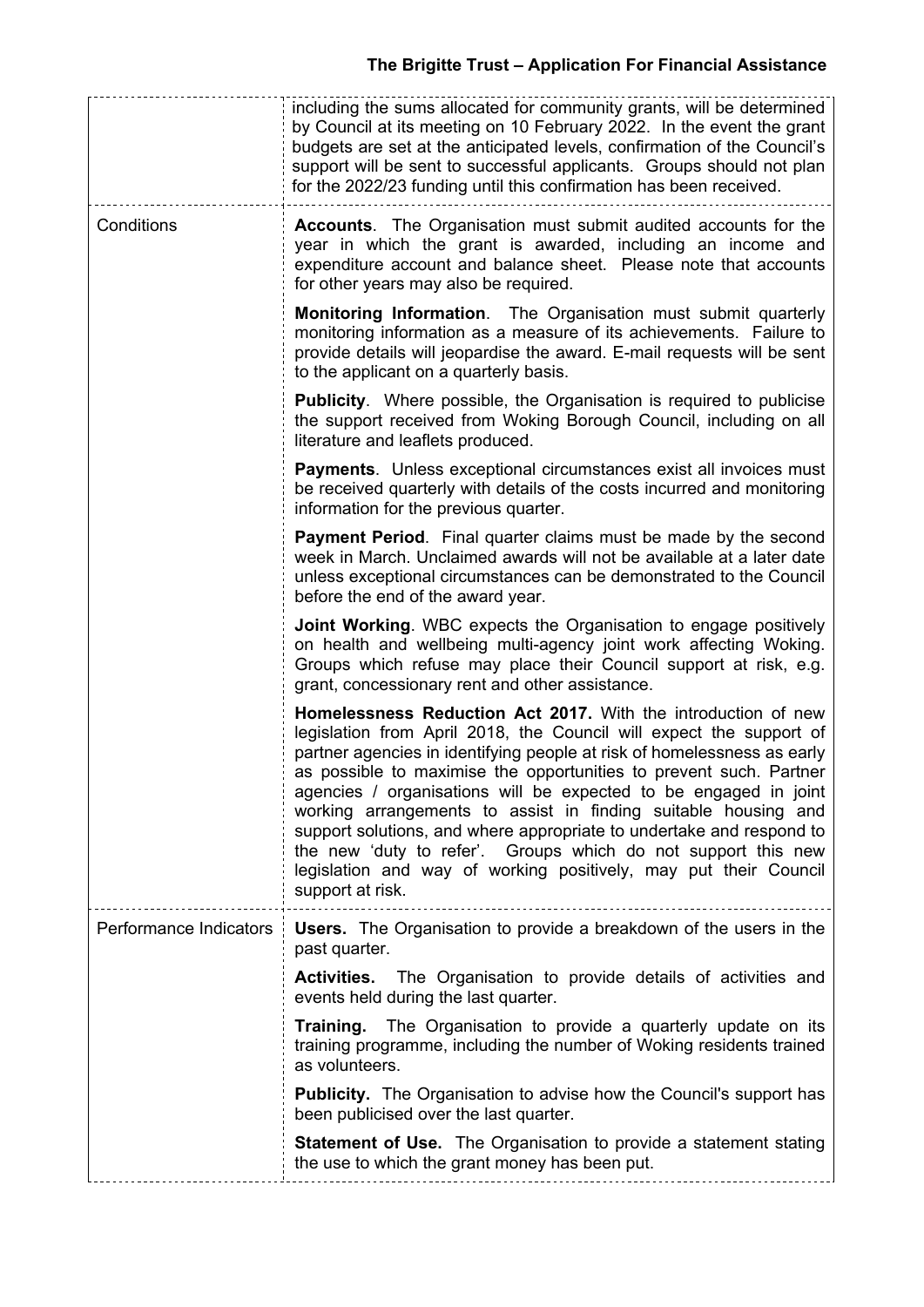<u>. . . . . . . . . . . . . . .</u>

| <b>Future Support</b> | The financial pressure on the Council's budgets is expected to<br>continue in the coming years and accordingly the overall level of<br>support available in future years may be reduced. The applicant is<br>therefore to be advised that the award of funding for 2022/23 does not<br>imply that a similar application in 2023/24 would be supported. In<br>particular, it is emphasised that the Council is unlikely to be in a<br>position to award any sums above the 2022/23 levels. |
|-----------------------|-------------------------------------------------------------------------------------------------------------------------------------------------------------------------------------------------------------------------------------------------------------------------------------------------------------------------------------------------------------------------------------------------------------------------------------------------------------------------------------------|
|                       | In view of this, the applicant is to be advised to ensure that<br>contingency plans for the Group's operations for 2023/24 have been<br>drawn up in the event that the Council is unable to continue its support<br>beyond April 2023. All applicants are strongly recommended to<br>pursue alternative sources of funding and are encouraged to approach<br>Woking Borough Council's Community Support Team for advice and<br>support.                                                   |

#### **The Executive has authority to determine the above recommendations.**

#### **Background Papers:**

2022/23 Application Form.

#### **Reporting Person:**

Julie Fisher, Chief Executive Extn: 3301, Email: julie.fisher@woking.gov.uk

### **Contact Person:**

Frank Jeffrey, Head of Democratic Services Extn: 3012, Email: frank.jeffrey@woking.gov.uk

Doug Davern, Democratic Services Officer Extn: 3018, Email: doug.davern@woking.gov.uk

# **Portfolio Holder:**

Cllr Simon Ashall Email: cllrsimon.ashall@woking.gov.uk

### **Shadow Portfolio Holder:**

Cllr Will Forster Email: cllrwill.forster@woking.gov.uk

# **Date Published:**

30 November 2021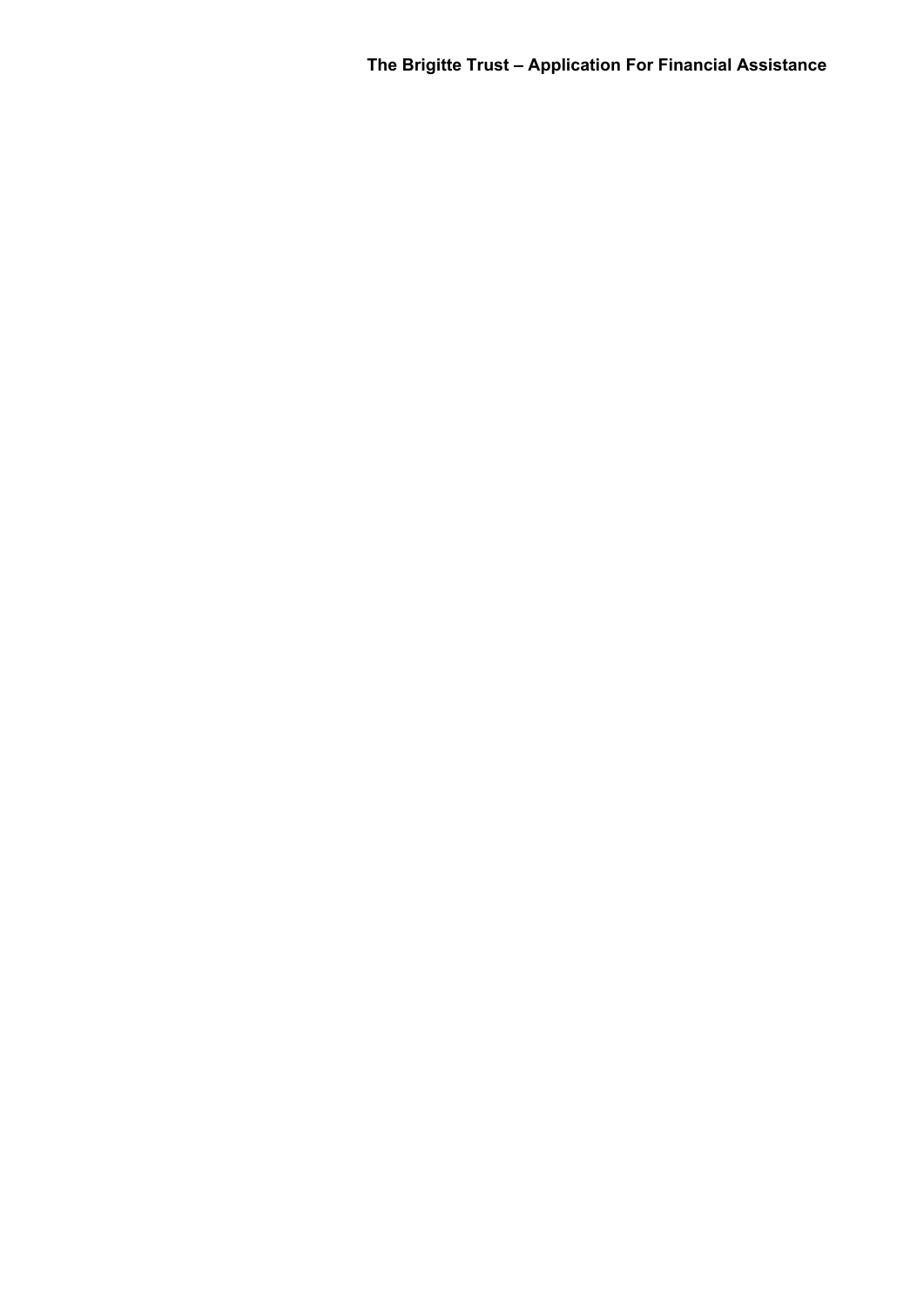$\overline{\phantom{0}}$ 

|                     | 1.0 Summary of Application                                                                                                                                                                                                                                                                                                                                                                                                                                                                                                                                                                     |  |  |
|---------------------|------------------------------------------------------------------------------------------------------------------------------------------------------------------------------------------------------------------------------------------------------------------------------------------------------------------------------------------------------------------------------------------------------------------------------------------------------------------------------------------------------------------------------------------------------------------------------------------------|--|--|
| 1.1 Status and Aims | The Brigitte Trust is a Queens Award winning charity which has<br>provided free emotional support and practical help across Surrey to<br>those facing cancer, Motor Neurone Disease, MS, heart and lung<br>failure and other life-threatening illness, along with their carers and<br>family members since 1984.                                                                                                                                                                                                                                                                               |  |  |
|                     | The service is based in Dorking and established by Dorking resident<br>Brigitte Watkin to support people at the end of life in their own homes,<br>offering support and respite to their carers and emotional support to<br>the wider family together with bereavement support.                                                                                                                                                                                                                                                                                                                |  |  |
|                     | In 2015 the Trust received the Queen's Award for Voluntary Service,<br>the highest award given to local volunteer groups across the UK to<br>recognise outstanding work done in their own communities.<br>The<br>Charity reports that 97% of its clients would recommend its service to<br>others.                                                                                                                                                                                                                                                                                             |  |  |
|                     | Emotional support, by providing a confidential listening ear and<br>respecting individual and cultural needs, is the cornerstone of the<br>service, supporting the client, carer and family members through<br>difficult times. Practical support may include transport to medical<br>appointments, food shopping, home tasks or social visits.                                                                                                                                                                                                                                                |  |  |
| 1.2 Employees       | Five comprising: Charity Manager, Volunteer Manager and Trainer,<br>Service Co-ordinator, Business and Digital Co-ordinator and<br>Engagement, Fundraising and Promotions Lead.                                                                                                                                                                                                                                                                                                                                                                                                                |  |  |
| 1.3 Volunteers      | 96.                                                                                                                                                                                                                                                                                                                                                                                                                                                                                                                                                                                            |  |  |
|                     | Volunteers provide a range of support at the request of the client with<br>a life threatening diagnosis. A volunteer will sit with the client; provide<br>respite for the carer; assist with activities such as hospital<br>appointments and shopping; keep Social Services abreast of the<br>situation; and liaise as necessary with the Meals on Wheels service.<br>Volunteers also provide bereavement support to the family after<br>someone has died, providing emotional support. Over 90% of clients<br>report feeling less anxious with a marked reduction in mental health<br>issues. |  |  |
|                     | Volunteers undergo a rigorous initial training programme comprising<br>nine consecutive week days, a weekend and on-going training and<br>development each year.                                                                                                                                                                                                                                                                                                                                                                                                                               |  |  |
| 1.4 Clients/Users   | 69, comprising:                                                                                                                                                                                                                                                                                                                                                                                                                                                                                                                                                                                |  |  |
|                     | 23 male                                                                                                                                                                                                                                                                                                                                                                                                                                                                                                                                                                                        |  |  |
|                     | 46 female                                                                                                                                                                                                                                                                                                                                                                                                                                                                                                                                                                                      |  |  |
|                     | 69 disabled                                                                                                                                                                                                                                                                                                                                                                                                                                                                                                                                                                                    |  |  |
|                     | 13 ethnic minority                                                                                                                                                                                                                                                                                                                                                                                                                                                                                                                                                                             |  |  |
|                     | 25 resident in Woking:                                                                                                                                                                                                                                                                                                                                                                                                                                                                                                                                                                         |  |  |
|                     | 24 aged 19-65                                                                                                                                                                                                                                                                                                                                                                                                                                                                                                                                                                                  |  |  |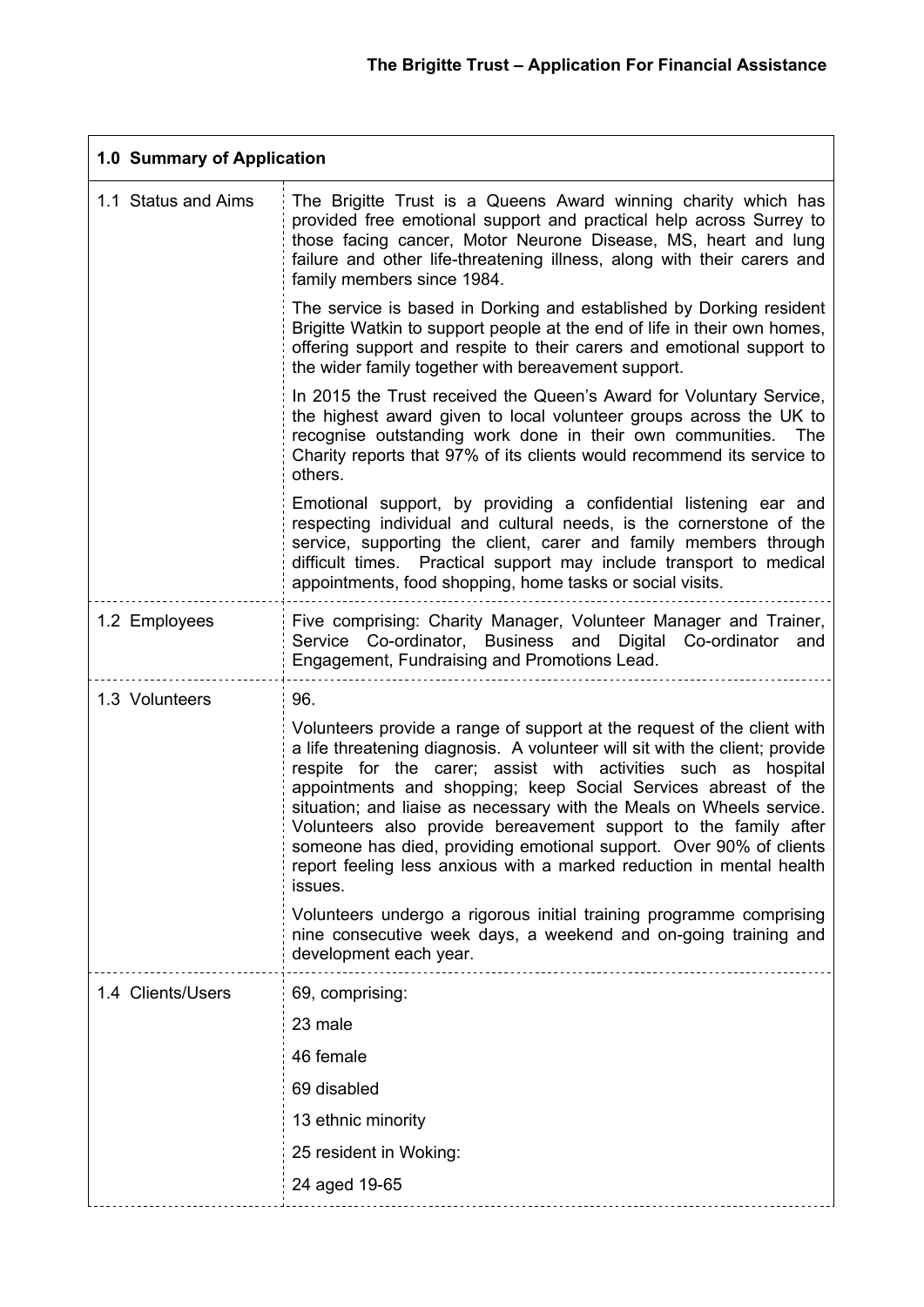|                     | 45 aged 65+                                                                                                                                                                                                                                                                                                                                                                                                   |  |  |
|---------------------|---------------------------------------------------------------------------------------------------------------------------------------------------------------------------------------------------------------------------------------------------------------------------------------------------------------------------------------------------------------------------------------------------------------|--|--|
|                     | The services are provided free of charge. Clients can self-refer,<br>though the majority are referred from the community health<br>professionals, hospices and acute hospitals.                                                                                                                                                                                                                               |  |  |
|                     | At referral, the service co-ordinators will match a volunteer with the<br>family, ensuring the volunteer will provide continuity of support. The<br>service co-ordinator remains the liaison point with the client family, the<br>volunteer, health professionals and hospitals for the period of support.<br>Bereavement support for up to three months is also available to the<br>family.                  |  |  |
|                     | The service is normally provided for three hours per week, is flexible<br>according to the needs of the client and may be provided in the home,<br>supporting the client (and carer) to access matters of interest to them,<br>for as long as they are able. Over 80% of clients have cancer and<br>around 5% have a neurological problem. 86% are over the age of 65<br>and 57% live alone.                  |  |  |
| 1.5 Members         | 106, comprising:                                                                                                                                                                                                                                                                                                                                                                                              |  |  |
|                     | 19 male                                                                                                                                                                                                                                                                                                                                                                                                       |  |  |
|                     | 87 female                                                                                                                                                                                                                                                                                                                                                                                                     |  |  |
|                     | 3 disabled                                                                                                                                                                                                                                                                                                                                                                                                    |  |  |
|                     | 8 ethnic minority                                                                                                                                                                                                                                                                                                                                                                                             |  |  |
|                     | 4 resident in Woking                                                                                                                                                                                                                                                                                                                                                                                          |  |  |
|                     | 35 aged 19-65                                                                                                                                                                                                                                                                                                                                                                                                 |  |  |
|                     | 71 aged 65+                                                                                                                                                                                                                                                                                                                                                                                                   |  |  |
|                     | An annual charge of £15 is made.                                                                                                                                                                                                                                                                                                                                                                              |  |  |
| 1.6 Sum Requested   | $£2,030$ (Revenue)                                                                                                                                                                                                                                                                                                                                                                                            |  |  |
| 1.7 Project         | The grants awarded to date have enabled the Trust to continue to<br>train and support volunteers in the Borough, which has increased the<br>number of Woking residents supported during the pandemic and<br>meeting the demand in referrals from the Council. New volunteers are<br>required as some trained during the pandemic have returned to full-<br>time work and some others are reluctant to return. |  |  |
|                     | During the past 12 months, a total of 18 people with a life-threatening<br>diagnosis in Woking have been supported, with increasing demand<br>not enough volunteers in place to fulfil these referrals. The Charity<br>works closely with Woking and Sam Beare Hospices.                                                                                                                                      |  |  |
| 1.8 Cost breakdown: | <b>Costs of Volunteer Training Programme</b>                                                                                                                                                                                                                                                                                                                                                                  |  |  |
|                     | Advertising for volunteers - £500                                                                                                                                                                                                                                                                                                                                                                             |  |  |
|                     | Taster course - £160                                                                                                                                                                                                                                                                                                                                                                                          |  |  |
|                     | Training sessions – comprising of ten intensive sessions - £680                                                                                                                                                                                                                                                                                                                                               |  |  |
|                     | Contribution towards the administration and management - £690                                                                                                                                                                                                                                                                                                                                                 |  |  |
|                     | Total for one course - £2,030                                                                                                                                                                                                                                                                                                                                                                                 |  |  |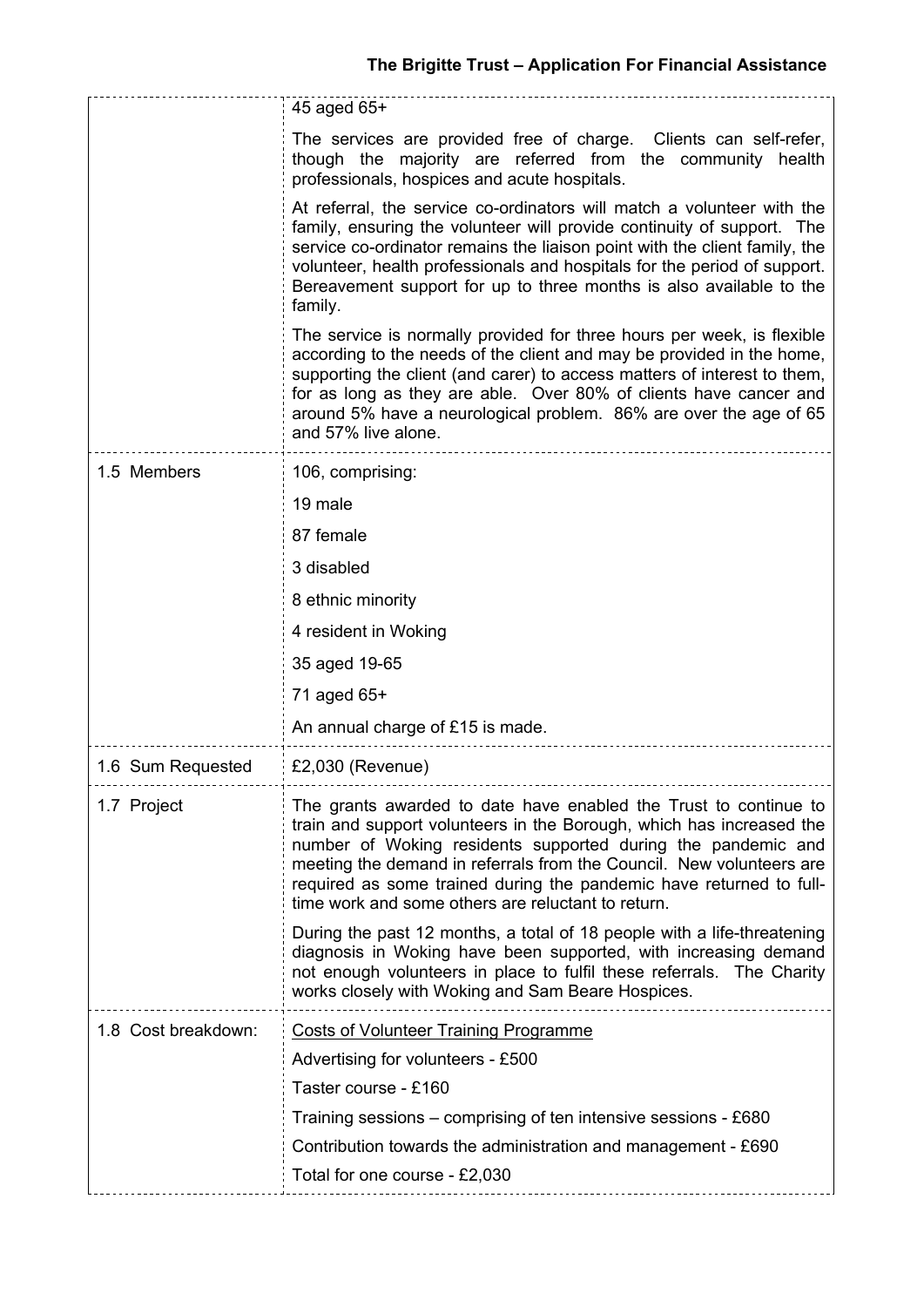| 1.9 Community Benefit | During the past 12 months the Group has provided specialist face to<br>face support and practical help to 25 individuals and their families<br>facing a life threatening diagnosis within Woking.                                                                                                                                                                                                                                                                                                                                  |  |
|-----------------------|------------------------------------------------------------------------------------------------------------------------------------------------------------------------------------------------------------------------------------------------------------------------------------------------------------------------------------------------------------------------------------------------------------------------------------------------------------------------------------------------------------------------------------|--|
|                       | A total of 64 referrals were received from 1 April 2020 to 31 March<br>2021 for telephone support in Woking, mostly from the Council.<br>Between April and August 2021, 25 new referrals for Woking had<br>been received, all for face to face support for people who were<br>terminally ill. The number of referrals is stated to be increasing and<br>requires an additional number of volunteers to be trained.                                                                                                                 |  |
|                       | Direct training has also been undertaken by seven volunteers in<br>Woking, providing them with important life skills they can use within<br>their own professional and personal lives.                                                                                                                                                                                                                                                                                                                                             |  |
| 1.10 Covid-19 Impact  | The arrival of Covid in the UK prevented the Charity from delivering its<br>traditional service of providing highly-trained volunteers to visit people<br>with a life-threatening diagnosis within their own homes.                                                                                                                                                                                                                                                                                                                |  |
|                       | However, referring partners stated that there was a severe lack of<br>support for people needing reassurance and company at this difficult<br>time within the county, and therefore the Charity made the decision to<br>temporarily expand during the pandemic to support anyone at severe<br>risk of becoming socially isolated, lonely and vulnerable.                                                                                                                                                                           |  |
|                       | Through weekly telephone befriending calls, volunteers provided 15<br>months of support to anyone whose mental health was significantly<br>affected by the pandemic and at risk of becoming socially isolated.<br>This included new mothers; the bereaved; carers; those living with a<br>life-threatening diagnosis; the lonely and isolated; those shielding; and<br>those living with a mental health issue.                                                                                                                    |  |
|                       | During the height of the pandemic, the Training Manager ran multiple<br>sessions over zoom on a weekly basis, and trained a further 51<br>volunteers to provide telephone befriending. In addition, all volunteers<br>continued to attend support groups on a bi-monthly basis, to ensure<br>they are supported in their role and have an opportunity to share their<br>experiences with other volunteers. This is especially useful when a<br>volunteer is new to a client, or when a client is nearing the end of their<br>life. |  |
|                       | People who had a life-threatening diagnosis prior to Covid have<br>remained in desperate need of support. Many have had potentially<br>life-saving treatment or surgery cancelled or postponed due to the<br>pandemic, and this has understandably led to severe anxiety. Our<br>volunteers are trained to deal with these situations and are today<br>needed more than ever.                                                                                                                                                      |  |

| 2.0 Financial Background |                                                                                                                                                                                                                                                                                                                                                                                                                              |
|--------------------------|------------------------------------------------------------------------------------------------------------------------------------------------------------------------------------------------------------------------------------------------------------------------------------------------------------------------------------------------------------------------------------------------------------------------------|
| 2.1 Budget               | At the time of the application, the Group held $£365,226$ in the bank,<br>including funds set aside to cover rental expenditure over the next<br>three years, as the Charity will be moving into a new office in the<br>Summer of 2022 and required to pay double rent for around six<br>months, in addition to the cost of moving and subsequent decoration.<br>The Group has submitted a budget for 2022/23 which shows an |